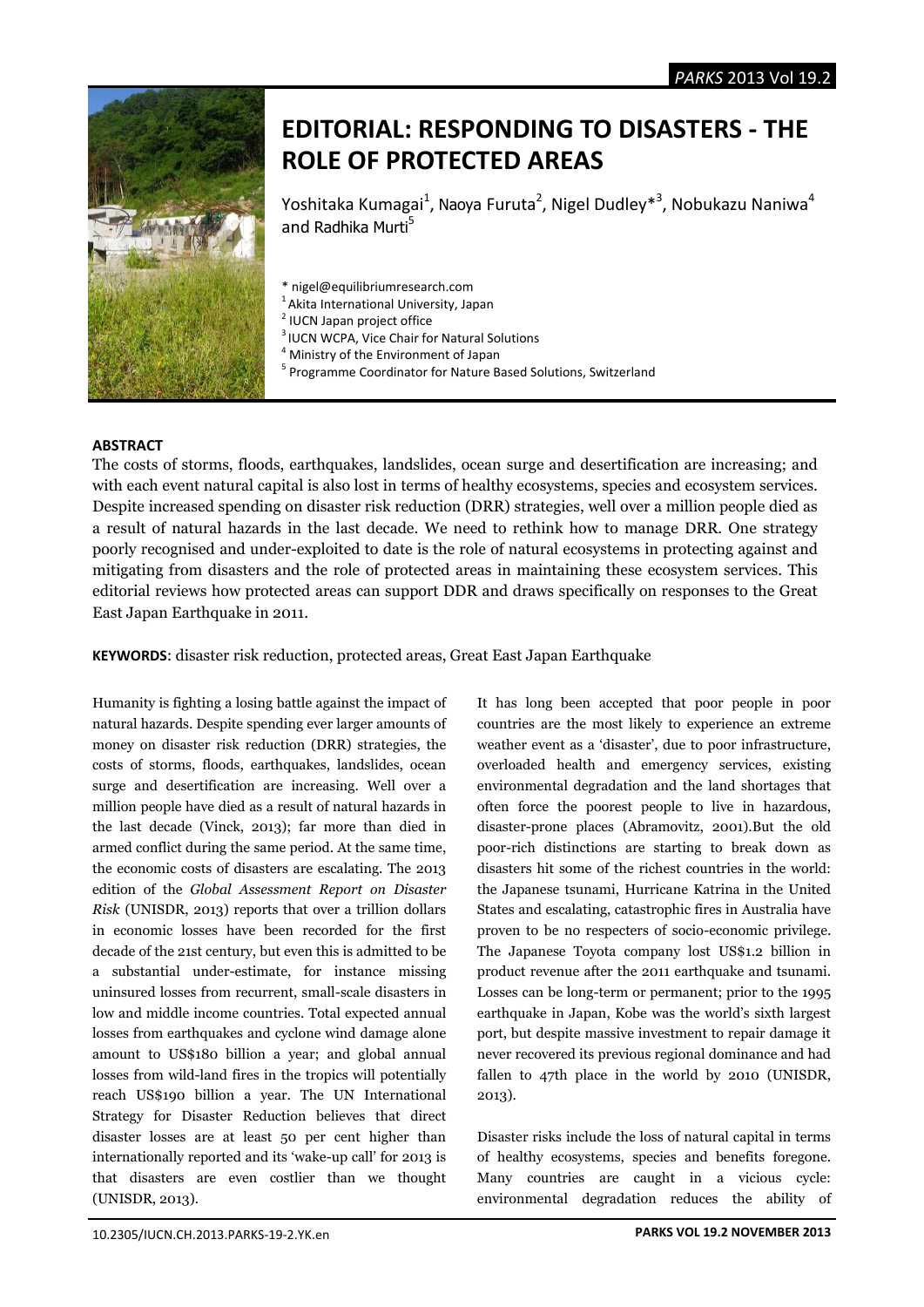ecosystems to withstand natural hazards, which in turn causes further environmental degradation, and so on. The slow slide into large-scale desertification is a prime example, but damage to coastal vegetation and reefs, losses of riparian forests and disruption of natural floodplains are all too common in many countries, rich and poor.

Responding to disasters requires a fundamental rethinking of priorities, both amongst those at risk and from governments and industry charged with the responsibility of minimising both the risks of disasters and the likely scale of the consequences. Here we are concerned with one element that we consider to have been poorly recognised and under-exploited to date: the value of natural ecosystems in protecting against and mitigating from disasters and the role of protected areas in maintaining these ecosystem services.

While many communities have traditionally used natural ecosystems such as forests, coral reefs and natural dryland vegetation to protect themselves against the impacts of natural hazardsfrom climate extremes and earth movements, larger numbers of people are now left exposed because environmental degradation has exposed people to increased levels of risk. Reversing these trends is now recognised as an urgent priority. Protected areas provide one of the world's most effective mechanisms for maintaining natural habitats and ecosystem functions. After decades in which engineering solutions were automatically the first choice for minimising the risk of disasters such as flooding and avalanches, the importance of protecting ecosystems is increasingly being recognised.

Protected areas provide four main benefits:

- Maintaining natural ecosystems that buffer against hazards such as tidal surge (coastal mangroves, coral reefs); flash floods(wetlands, floodplains); landslides (forests and other native vegetation; and dust storms and desertification (natural vegetation cover in drylands).
- Maintaining traditional cultural ecosystems and crops in protected landscapes (IUCN category V protected areas) that have an important role in mitigating extreme weather events, such as agroforestry systems, terraced crop-growing and fruit tree forests in arid lands that can prevent desertification.
- Providing a controlled environment for active or natural restoration of degraded ecosystems, such as reforesting steep slopes or restoring flood plains, providing both benefits to biodiversity and disaster mitigation benefits.

 Providing emergency sources of food, freshwater, building materials and living space following disasters, from protected areas where some level of sustainable off-take is allowed (e.g., IUCN protected area category VI sustainable use areas) (Stolton et al, 2008).

These benefits are increasingly being recognised, although resistance from more traditional agencies hampers progress. In 2011, UNISDR wrote "the monetary undervaluation of ecosystem services remains an important obstacle to the adoption of ecosystembased DRM. As a consequence, relatively few countries are taking advantage of tools such as 'payments for ecosystem services". When politicians consider adaptation to challenges such as climate change they often still instinctively look to dams and levees for water storage and flood control and more investment in coastal defences such as sea walls, rather than restoration of natural floodplains and planting of mangrove forests in coastal regions. Civil servants making decisions about DRR may well belong to different ministries than those working on nature protection and the former may not understand the potential of ecosystem services. They will also be lobbied by powerful business interests who would profit from engineering solutions. Natural conservatism probably plays a role too. After the devastating effects of Hurricane Katrina in New Orleans in 2005, the need for restoration of floodplain forests and wetlands was widely recognised, but still had to compete with pressures to continue developing the bayous.

The role of protected areas can also be strengthened by integrating them more thoroughly into existing DRR planning, for example by:

- **Rigorous economic, engineering and environmental analyses**: of proposed infrastructure projects to determine when and where there are benefits of incorporating green infrastructure versus hard infrastructure into disaster reduction plans.
- **Broadscale spatial planning**: cooperation by disaster relief agencies at a national and regional/ transboundary scale to identify places where natural ecosystems could prevent and mitigate disasters and to develop associated ecosystem protection strategies. This can include where appropriate the establishment of new protected areas to safeguard ecosystem services that buffer communities.
- **Management plans**: some protected area authorities may consider revising management objectives and management plans in order to maximise benefits in terms of disaster mitigation and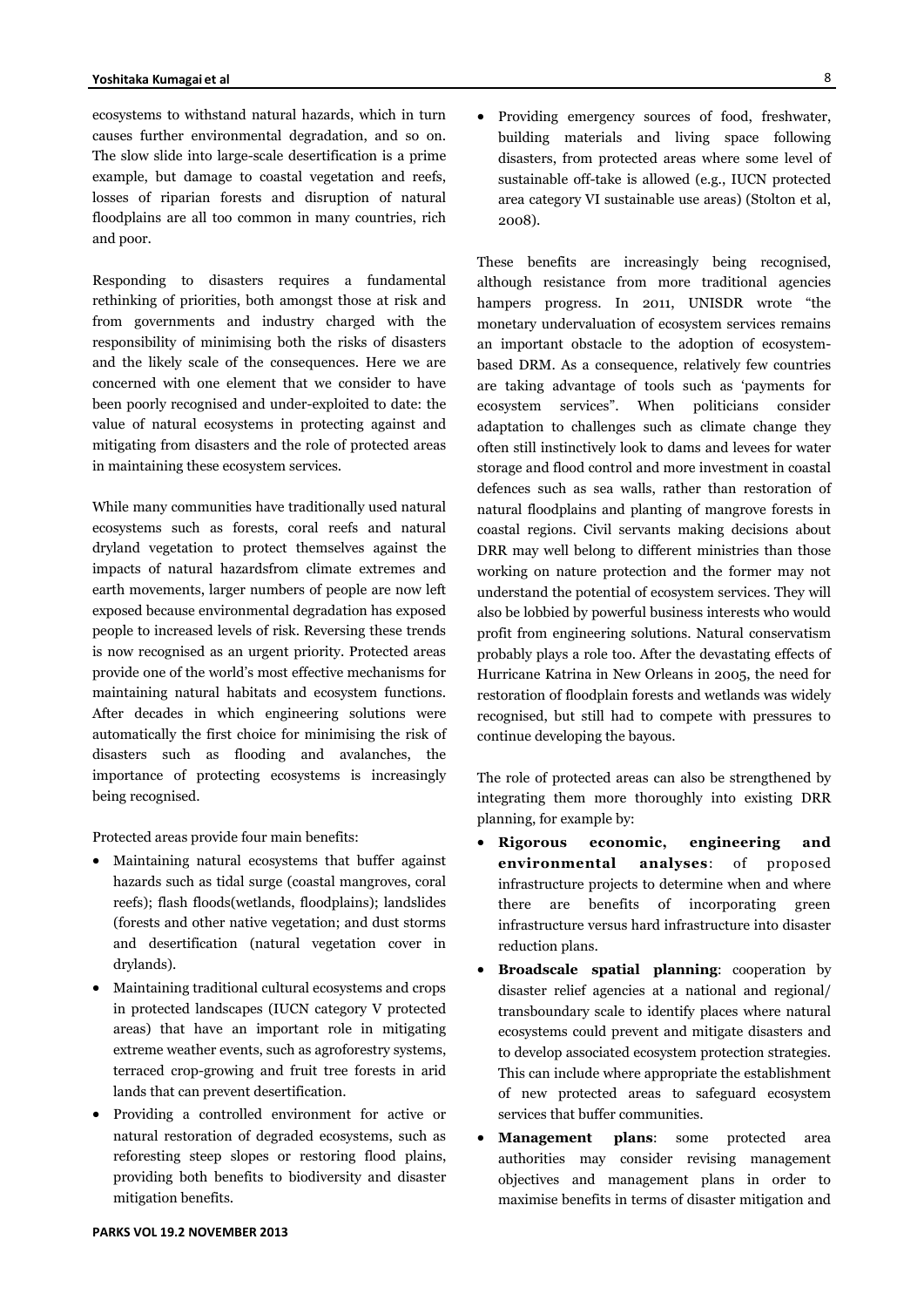to increase awareness of these values among the general public. Such revisions should not be at the expense of the biodiversity and ecosystems functions for which the protected area was established.

- **Payment for ecosystem services and financing strategies**: disaster risk reduction institutions could work with protected area managers to develop innovative financing strategies for protected areas, which recognise payment for ecosystem services. (DRR funds should in some cases be used to establish or manage protected areas in places where these provide cost effective DRR.)
- **Restoration**: in some cases it may be useful to protect and restore degraded ecosystems specifically to improve their role in disaster mitigation; in such situations some level of active management may be required, e.g. removal of invasive alien species to allow natural regeneration or planting of native species to restore natural processes.
- **Training**: protected area managers and rangers are often some of the few government officials in remote areas; additional training specifically on DRR issues allows them to help communities both through management options within the protected area and relief management if an extreme event takes place.

#### **BOX: THE NEW SANRIKU FUKKO NATIONAL PARK**

The Great East Japan Earthquake had a substantial impact on the natural environment along the coast, and did extensive damage to facilities (paths, toilets, campsites, etc.) in the Rikuchu Kaigan National Park and many other natural parks. This coastline is known as the Sanriku coast, and includes many areas that have been designated natural parks because of their wonderful scenery.

Working on the principle of using reconstruction to restore connections between forests, satoyama (protected landscapes), rivers, and sea, the Ministry of the Environment decided to restructure this series of parks into a single park—the Sanriku Fukko National Park and use it as a basis for green reconstruction, thereby stimulating local tourism, agriculture, forestry and fisheries ('Fukko' is a Japanese word for reconstruction).

An integral part of this plan was to incorporate the Tanesashi Kaigan Hashikamidake Prefectural Natural Park into the Rikuchu Kaigan National Park. The former includes Kabushima, famed as a breeding ground for black-tailed gulls (*Larus crassirostris*), and the Tanesashi coast with its beautiful coastal grassland scenery. The parks were officially joined in May 2013,



**Local people contributed ideas for the new Sanriku Fukko National Park in Japan © Ministry of the Environment**

#### **DDR IN ASIA**

The Asia Parks Congress in late 2013 is probably the first protected area conference to focus attention particularly on the role of protected areas in DRR, building consciously on experience during the 2011 tsunami. Coasts protected by natural ecosystems suffered less damage than those without such barriers and the government has reacted by highlighting the role of ecosystem services and developing a new national park in the region of the disaster, which serves both as a protection against future events and a memorial for those who lost their lives (see box).

and redesignated the Sanriku Fukko National Park (see Figure 1 and Figure 2 overleaf).



**Monitors walked the whole proposed Michinoku Coastal trail © Ministry of the Environment**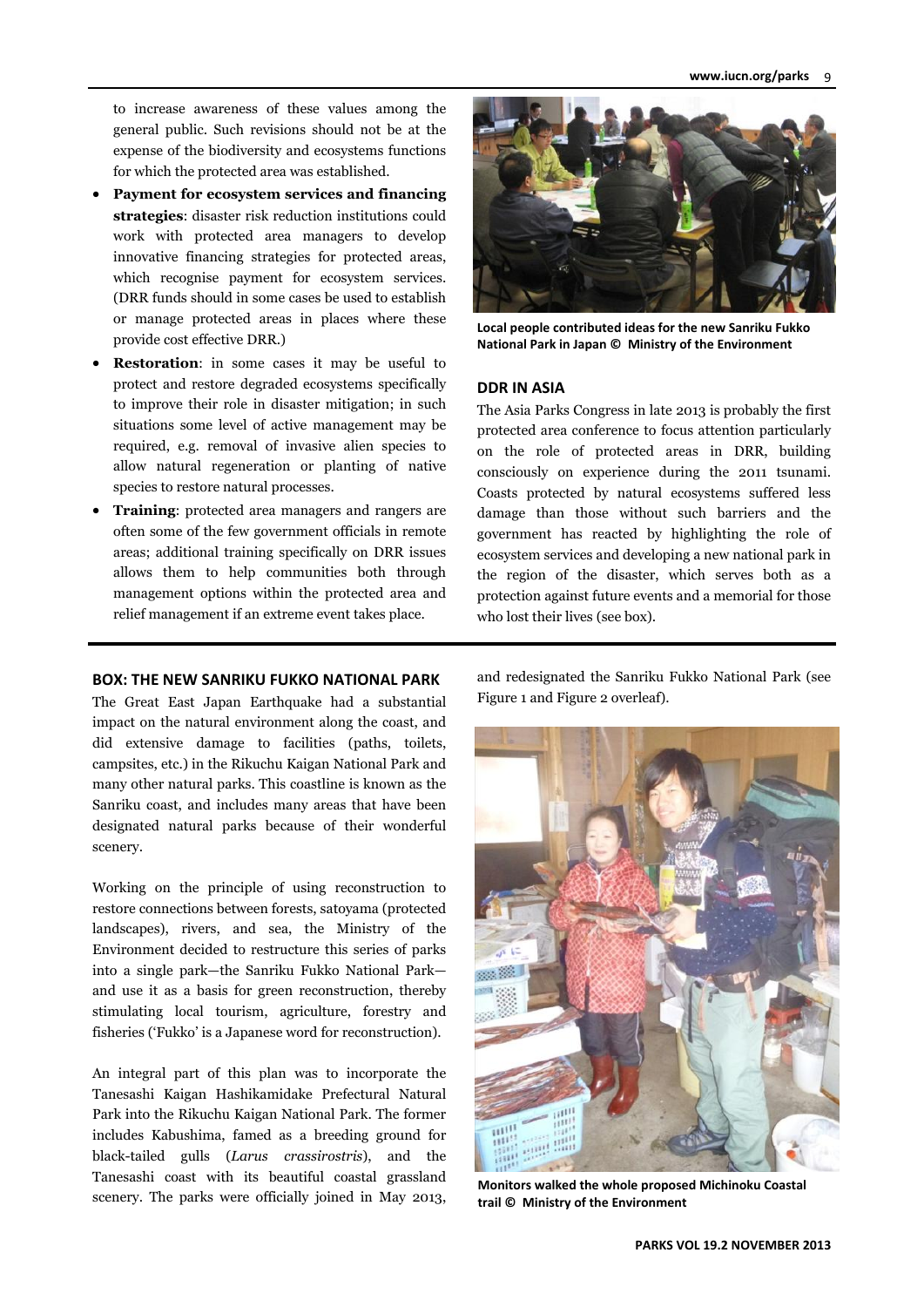

**Figure 1: Map of the reorganization of natural parks. Source: Ministry of the Environment**

#### **RECONSTRUCTION ACTIVITIES**

Initial management activities have included:

- **Michinoku Coastal Trail - a path bringing north and south together**: The Ministry of the Environment has been working with local municipalities on preparations for the Michinoku Coastal Trail. This is a long-distance path that is expected to become a symbol of reconstruction through the various connections that it makes, linking the local natural environment and people's lives, traces of disaster, the people who use the trail, and the people who live along it. To survey the best course for the trail, monitors walked the envisaged routes and discovered the attractions of each locality.
- **Repair and reconstruction of damaged facilities**: Repair and reconstruction of damaged facilities at some of the most-used parts of the Sanriku Fukko National Park, such as Jodogahama (a beach in Miyako, Iwate) and Kesennuma Oshima (an island in Kesennuma, Miyagi) are proceeding in collaboration with the local authority, contributing to reconstruction of the area. At Anegasaki cape (Miyako, Iwate), there are plans to preserve part of the damaged park facilities unrepaired, creating a venue for learning about how dangerous nature can be.



**Figure 2: Green reconstruction centered on creating the Sanriku Fukko National Park. Source: Ministry of the Environment**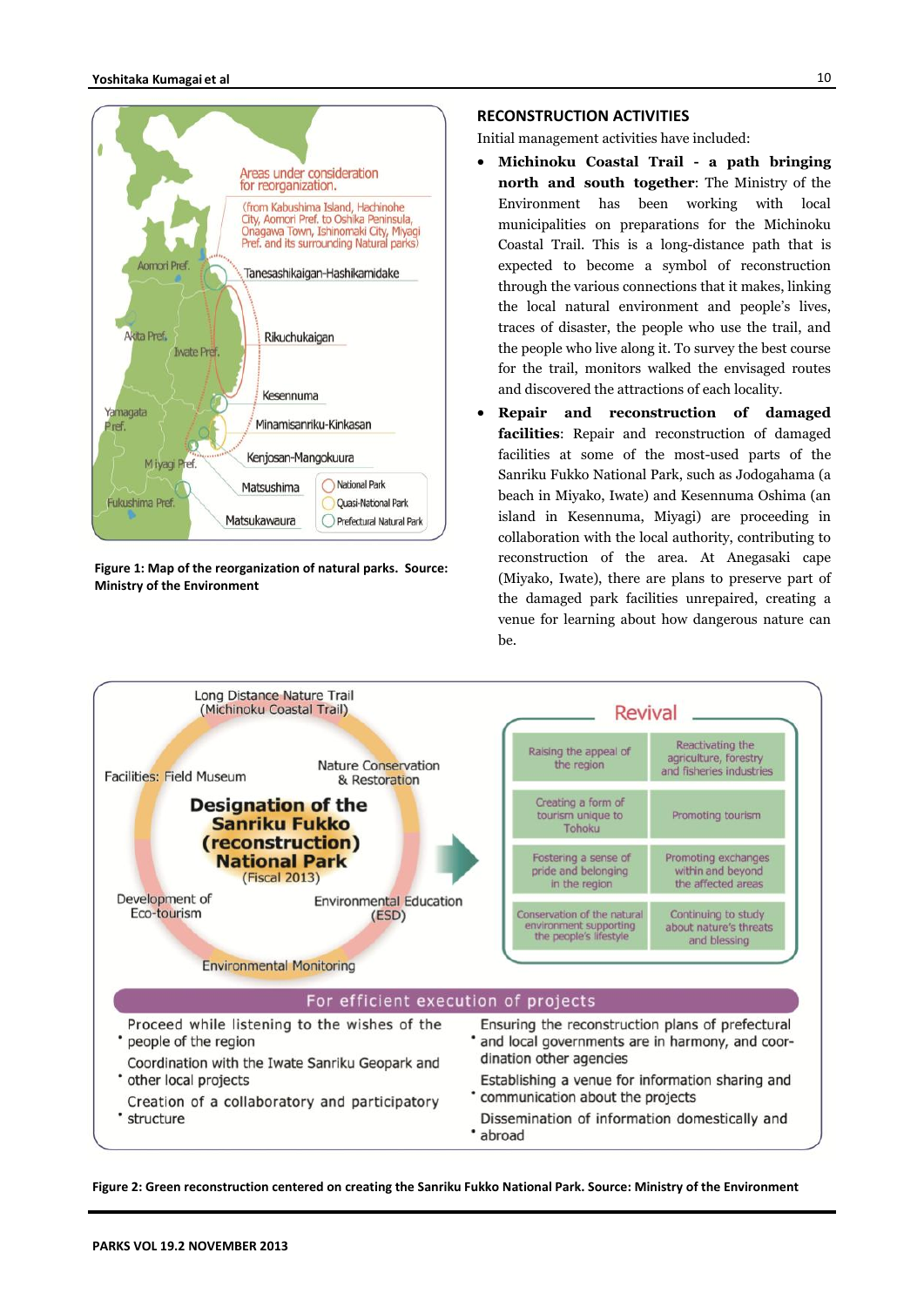

**Sanriku Fukko National Park, Japan © Ministry of the Environment**

## **COMMUNICATING TO AN INTERNATIONAL**

#### **AUDIENCE**

The Sanriku Fukko National Park idea has attracted substantial international attention when introduced at international venues such as the Preliminary Asia Parks Congress in Tokyo in November 2011 and the IUCN World Conservation Congress, Jeju, Korea in September 2012.

Further presentations and updates are planned for the first Asia Parks Congress in Sendai, Japan in November 2013. By broadcasting this information internationally, we hope that the initiative will become an international model for the role that conservation policies have to play in recovery from a disaster.

In 2014, the World Parks Congress will also have a particular theme on protected areas and DRR. Then in 2015, the global community will be agreeing its next ten year strategy for international disaster risk reduction at the 3rd UN World Conference on Disaster Risk Reduction in Sendai, Japan. These sequence of events provide an opportunity to raise the profile of protected areas as tools for disaster risk reduction and provide more complete guidance to park managers, governments and other stakeholders about how such benefits can be maximised.

#### **REFERENCES**

- Abramovitz, J. 2001. *Unnatural Disasters*. Worldwatch Paper 158, Worldwatch Institute, Washington DC.
- Stolton, S., Dudley, N. and Randall, J. 2008. *Natural Security: Protected areas and hazard mitigation*. WWF, Gland, Switzerland.
- UNISDR. 2011. *Global Assessment Report on Disaster Risk Reduction*. United Nations International Strategy for Disaster Reduction, Geneva, Switzerland.
- UNISDR. 2013. *From Shared Risk to Shared Value –The Business Case for Disaster Risk Reduction. Global Assessment Report on Disaster Risk Reduction*. United Nations Office for Disaster Risk Reduction (UNISDR), Geneva, Switzerland.
- Van Aalst, M.K. 2006. The impacts of climate change on the risk of natural disasters. *Disasters*, 30 (1): 5-18.
- Vinck, P. 2013. *World Disasters Report*. International Federation of Red Cross and Red Crescent Societies, Geneva.

## **ABOUT THE AUTHORS**

**Yoshitaka Kumagai** is Professor Dean of International Collaboration and Director of the Center for Regional Sustainability Initiatives at Akita International University, Japan. He also serves as the IUCN WCPA Regional Vice Chair for East Asia and is chair of the Steering Committee for the Asia Parks Congress